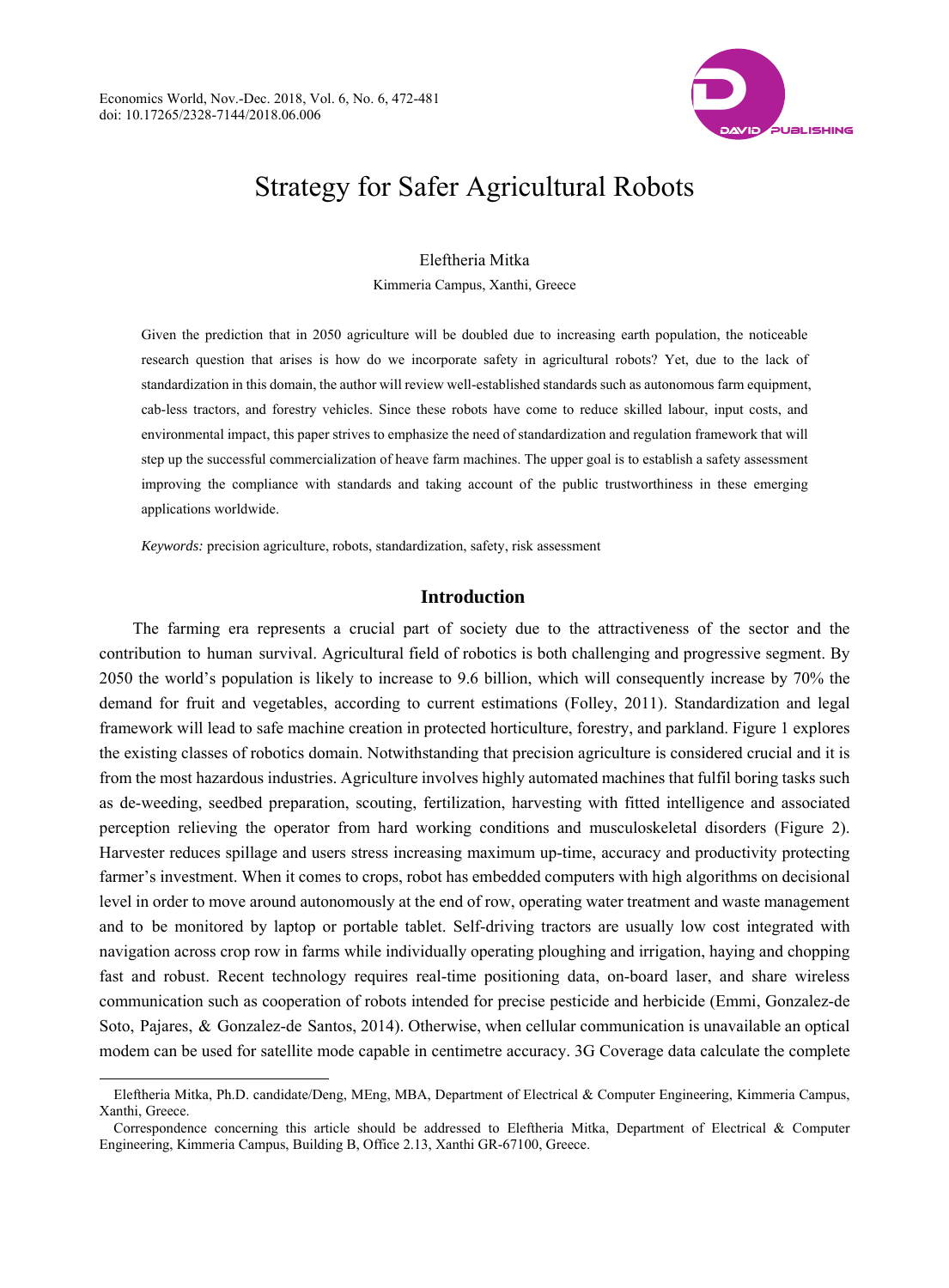field coverage by row-crop planting, harvesting, or seeding and enhance overlap control significantly. That reduces fuel costs and improves precise ground compaction. A display is embedded that alerts the farmer with manage robot health, shows multiple machines simultaneously, tractors real-time logistics information saving time and seed. Furthermore, the display monitors weather data like humidity, wind speed and direction, and temperature in order to advise your crew.



*Figure 1.* The subclass of agricultural robots as a part of service robotics in the whole community of robots according to ISO/TR 23482-2 draft (ISO/DTR 23482-2, n.d.).



*Figure 2*. Autonomous vehicle customized for seeding and hydroponic growing system. Source: www.utahbusiness.com.

In the next decades, self-propelled equipment with intelligent farming will cover the rarefaction of skilled labour and add value offering rootworm protection. Most of them incorporate the form of insect and crawl on mechanical legs or mowing wheels driving by two motors or solar panels in order to be eco-friendly. They intended to scan symmetry of leaves size, analyse soil compaction, get ready for cultivation with no or restricted human intervention and auto-steering even in low-visibility conditions. A lot of them are intended for identifying disease, weed, and insects by infrared while ultrasonic sensors arrays keep them on track assisted by telematics, image sensor, and location tracking.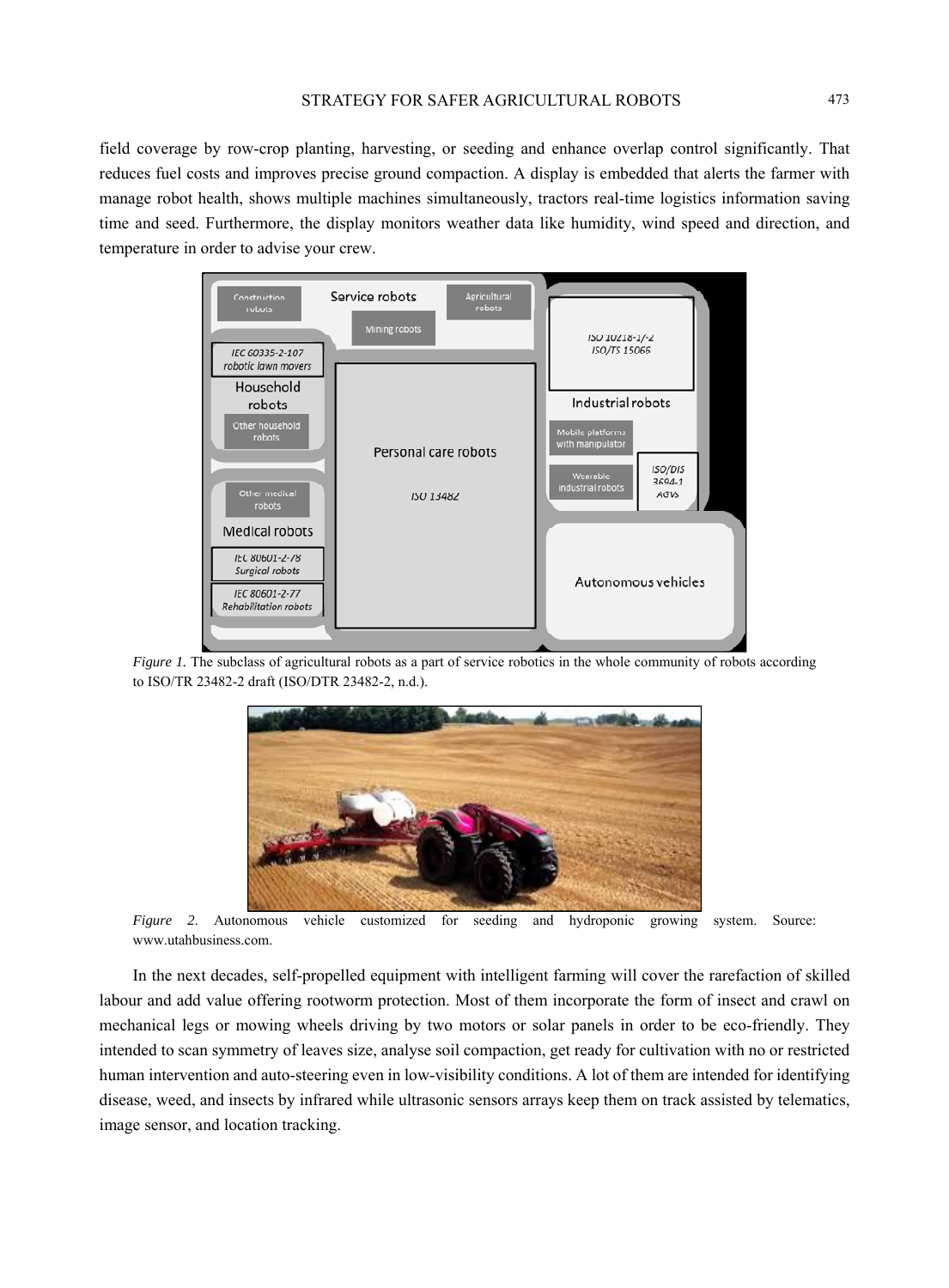## 474 STRATEGY FOR SAFER AGRICULTURAL ROBOTS

## **Current Standards**

The problem of safety in industrial robotics has been a matter of concern for years, in automotive industry, basically (Mitchell, 2010). However, the answer was to separate the operator for the robot cell with "keep out zones" excluding tasks like maintenance, training and troubleshooting that operator could enter the cell (Taubig, Frese, Hertzberg, Luth, Mohr, Vorobev, & Walter, 2012). In future farming systems, safety standards involve human-robot cooperation and coexistence so it cannot be applied the "principle of separating". Yet, due to the lack of standardization in this domain, the author will survey the well-established standards such as autonomous vehicle ones. Moreover, ISO 13482 (ISO 13482, 2014) can assist the risk assessment, verification and is significant in overall functional safety. Another standard is ISO 25119-2 (ISO 25119-2, 2010) based on quality assurance of ISO 9001 (ISO 9001, 2015) which defines mitigation measures and requirements for operators and designers for tractors and field machines. Protective measures are described in ISO 61496 (ISO 61496, 2012), electro-sensitive protective equipment, defining how fault shall force the system to enter a safe-mode in vision of industrial settings and how multiple faults shall not influence the aforementioned action. Notwithstanding the fundamental ideas of standardization, the procedures for safety of machinery, as well as the ISO 10218-1 (ISO 10218-1, 2011) providing guidelines for robot-human interactions, should also be applied to agronomy for sustainable development.

All these high-level requirements must be achieved in an open-ended chaotic environment, in farms. IEC 61499 can prove very helpful in formal specification deriving implementation (IEC 61499-1, 2012). ISO/DIS 18497 (ISO/DIS 18497, 2014) describes different level of performance for agricultural equipment establishing the increasing level of hazard counting hardware, mean time to repair, fault diagnosis system and traditional faults. The loose connection in standardization towards hardware specifications can be linked with ISO 13849-1 (ISO 13849-1, 2015) and for ethernet communication architecture for tractors the ISO 11783 (ISO 11783, 2017). ISO 26262 is component-level in address human hazards and risks in electronics (ISO 26262, 2011). Finally, the software architecture for safety of agriculture machines can be assessed based on the IEC 61508 (IEC 61508-1, 2010) providing mathematics, diagrams, computed-oriented tools, and formal specification deriving implementation (Ingibergsson, Schultz, & Kraft, 2015). ISO 14121-1 (ISO 14121-1, 1999) defines the following types of risks: electrical, environmental, hazard by materials and chemical substances, by infrared radiation, by neglecting ergonomic principles in machine, mechanical, vibration-related, noise, radiation.

## **Risk Assessment**

The flow chart represents the risk assessment for operators, maintenance personnel and apprentices that design and fabric robots safe considering their intended purpose by following this procedure (Figure 3). It also provides a safety strategy based on ISO 13849 (ISO 13849-1, 2015) defining the machine limits for all stakeholders and the type of misuse that leads to dangerous situations. This strategy sums up an iterative process that can be used by standardization's experts and third parties involved, with design measures and, as well as, describing limitations of operators for constant supervision. This strategy involves:

• Risk assessment for each risk according to ISO 14121-1 (ISO 14121-1, 1999) or established standards for industrial robotics, passive safety, safety of electrical equipment, law framework relevant to farms and tractors.

- Determination of machine limits for the intended purpose.
- Identification of the hazards.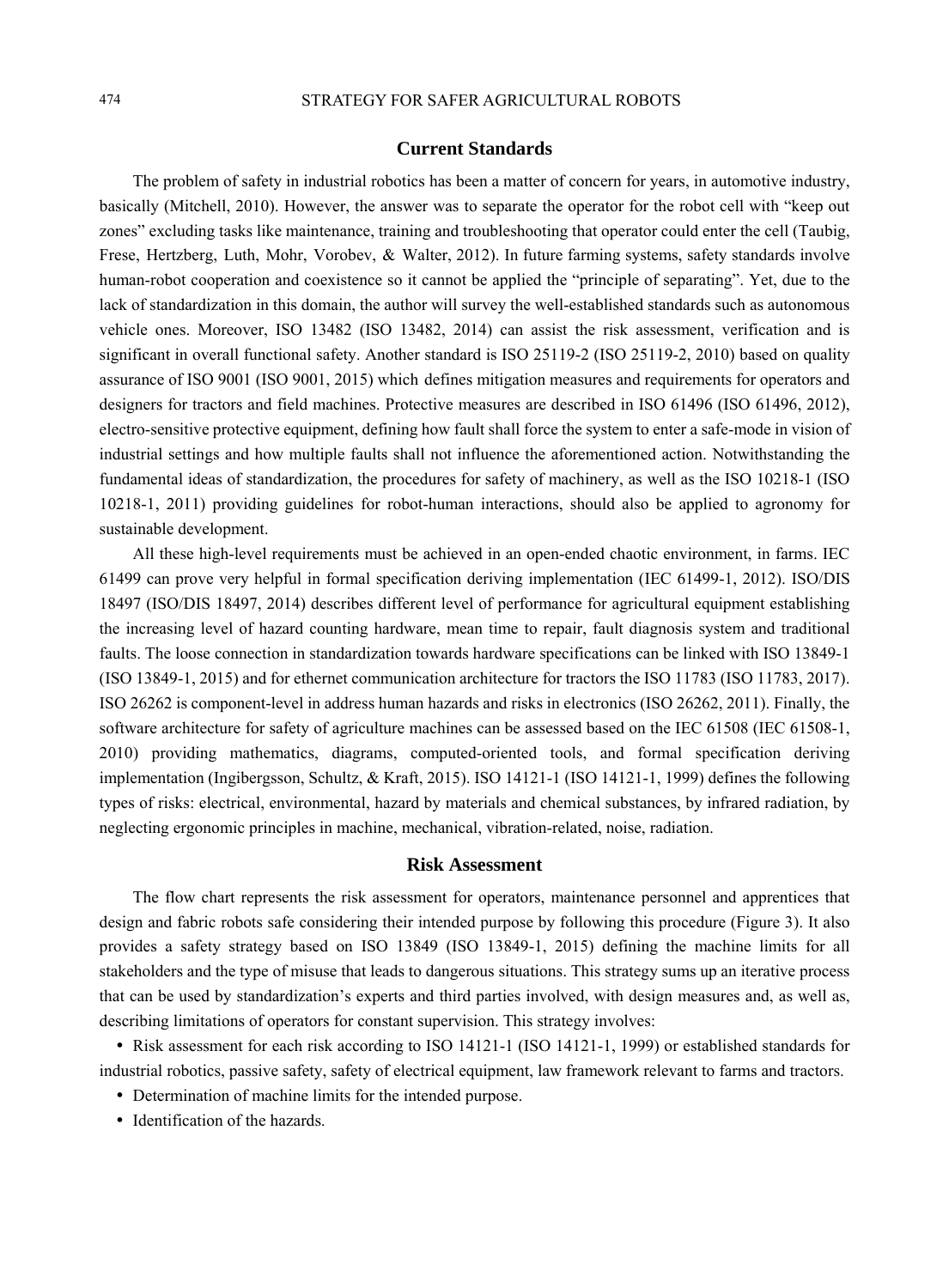- Risk reduction by inherent measures or by guards.
- Risk estimation.

The quantitative risk estimation is validated counting severity of a harmful incident, possibility to avoid dangerous circumstances and probability of harm occurring. The output variable is risk and arranged within three levels: (1) Low, (2) Medium, and (3) High, as shown in Table 1, counts diverse levels of parameters.

## Table 1

*The Discrete Levels of Input Variables (ISO 25119, 2010)*

| Severity                            | Possibility                                              | Probability                                                                                          | Output risk |
|-------------------------------------|----------------------------------------------------------|------------------------------------------------------------------------------------------------------|-------------|
| S0-No harm, bruises, scratch        | C0-Controllable/<br>operator always correct              | $E0: 0.0001$ Improbable                                                                              | 1. Low      |
| S <sub>1</sub> -Reversible harm     | C1-Easily controllable/<br>some operators cannot correct | $E1: 0.001$ Rare events $1$ /year                                                                    | 2. Medium   |
| S3-Irreversible harm                | C2-Generally controllable/<br>average operators correct  | $E2: 0.01$ Sometimes<br>$\leq$ 1% of operating time                                                  | 3. High     |
| S4-Fatality/permanent<br>disability | C3-Fatal injuries/operator<br>never able to correct      | $E3: 0.1$ Often<br>$\leq 10\%$ of operating time<br>E4: 1 Frequently<br>$10-100\%$ of operating time |             |



*Figure 3.* Strategy for certifying safety and support the standardization's framework based on ISO 13849-1 (ISO 13849-1, 2015).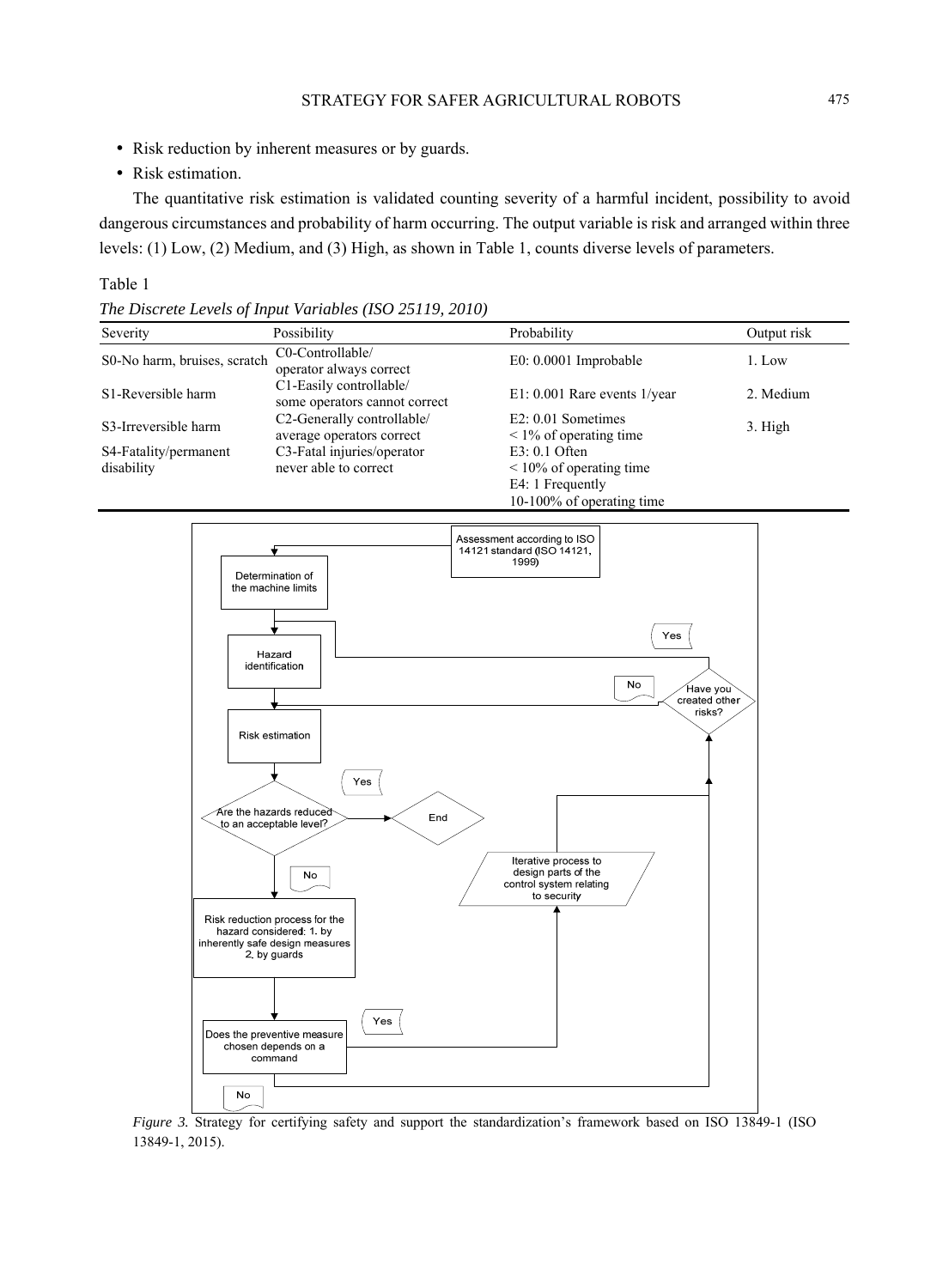## **Safety Requirements**

Taking account of the status-quo of standardization activities towards precision agriculture and the computation of risk, safety restrictions are concentrated so as to apply the outcomes of risk management and ensure safety and reliability of operator and agribot (agricultural robot). The safety precautions for people and all stakeholders are given below for agricultural robots:

Hazard 1: Unexpected start-up

• The manufacturer should take the necessary precautions alerting the operator that regular tests on all protective structures need to be completed. Detailed directions on how to operate these tests should be provided. Unauthorized change of adapters, over speed the engine or rotating driveline is prohibited. The maintenance should be carried out by service experts.

y Resetting only a single button shall be unfeasible. A more complex reset procedure shall be applied to prevent from harmful situations. The target of this requirement is that a simple restart procedure shall not be feasible to solve any arbitrary condition preventing an operator from pushing by mistake a restart button and, as a result, an inappropriate or disoriented start-up most probable leading to an accident.

Hazard 2: Unexpected deceleration/stop

y The restart position shall be tested for its appropriate performance, proper calibration and maintenance.

y An emergency stop shall be embedded and tested that remains functional preventing any hazardous condition (Jiang & Cheng, 1990).

• Make sure stops will not result in a crushing and the embedded pressure safety button will be start if the robot exceeds its limits because of wrong operator command, malfunction in mechanics or bug in software.

• Detailed directions to the farmer shall be given in order to be able to constantly gather data and guidelines on line.

Hazard 3: Unexpected acceleration

• The tractor shall be prevented from running high speed (Bonney & Yong, 1985). High speed can result in loss of control, no ability of braking quickly, damage to equipment and components. Transfer the tractor with good visibility in order to be seen by other drivers, use extremity lights or flashers, pull over for traffic and frequently check for approaching from behind.

• Designer should check tractor's procedures naming manual stop, control of user presence and station, manual controller and drive speed.

• Post-manufacture check of the full scale system, about its maximum, minimum, optimal speed and settings, start/end points, path exceptional accuracy, time, save fuel or efficacy criteria, dead distance.

Hazard 4: Unexpected change of direction

• The emergency stop button shall stop within seconds every harmful movement quickly. The emergency stop should be easily accessible and maybe red color should help (IEC 60204-1, 2005).

y It should be stated clearly in the user's guide that operator will ask for help in case any abnormal or disoriented movement observed. Any possible interference shall not lead to loss of calibration or changing direction with no progress.

• The safety buttons, controllers, and sensors should pass dynamic tests and validated that they are in a good condition.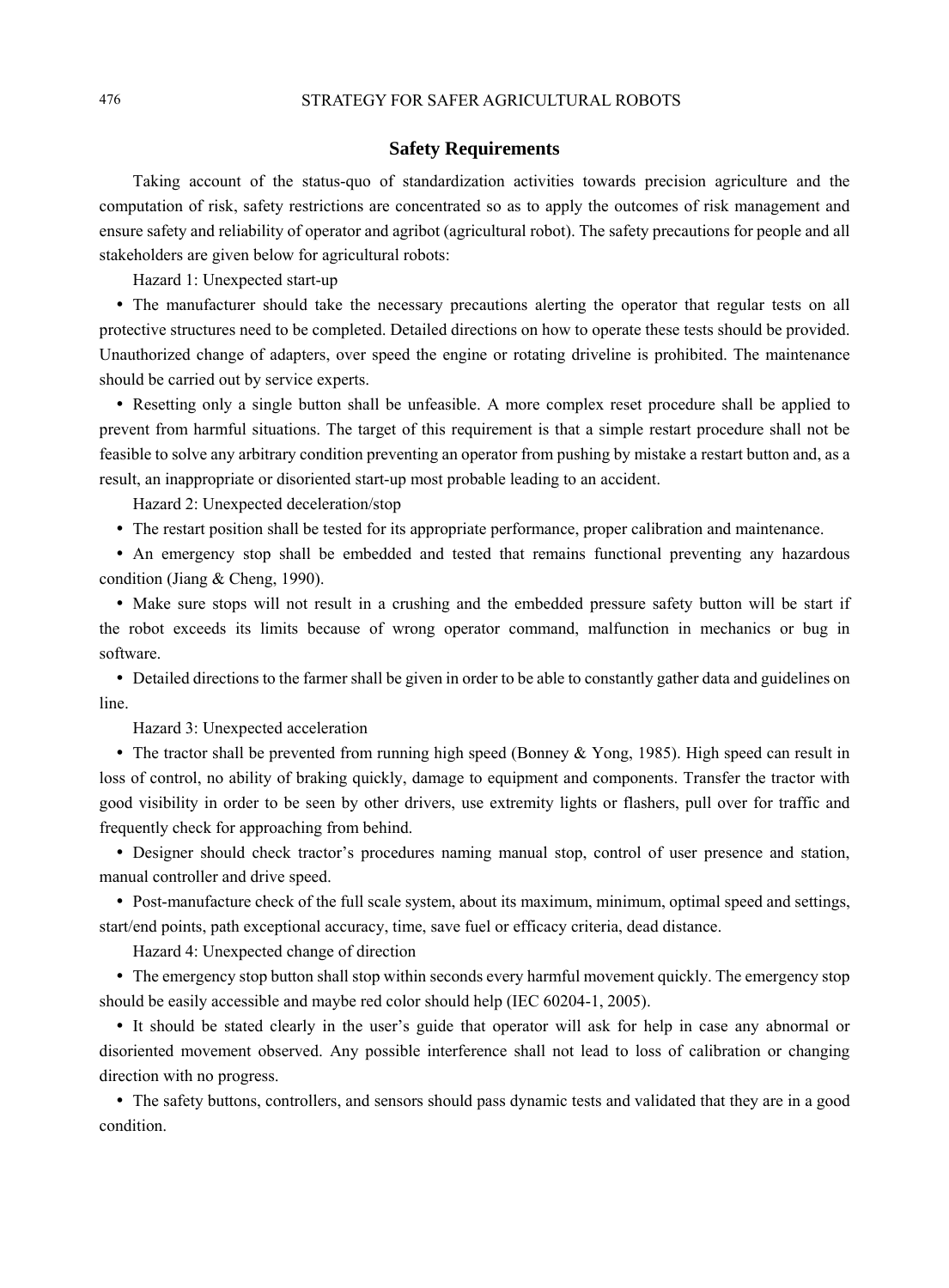• The manufacturer should inform the operator that he shall maintain properly in place all guards, shields, buttons, safety features, and sensors. The operator should not turn on the machine if any parts are faulty or do not work.

Hazard 5: Wrong direction at start-up

• The stop and reset switches and process shall be frequently reminded. An audible alert if a shut-off switch stops working and a visual cue or emergency verbal exclamation, should be embedded if needed. The operator needs to be informed about secondary guidelines to halt and how to return to start position.

• The software shall embed a self-awareness algorithm that detects any arbitrary function in the field. If that program does not bear, the operator should not control a shut-off of a suspicious robot when possible.

y Field machine shall incorporate an emergency button to halt the motion on the remote control so as to block its path if it is arbitrary.

Hazard 6: Failure to start

• Control parameter settings should be aligned towards the specifications while the machine stays immobile or out of service and safety precautions ought to be given to the operator (Jiang & Cheng, 1990).

• The user's guide shall inform farmer, that he ought to inspect vehicle for weeds or corns, to clean base with a cloth, to ensure contact among station cables and power supply unit, to make sure that power supply is plugged at main power and check that coiled cord is placed in its place properly, to check the good reliability of the power cable to the connector and to confirm reliable connection in cables.

Hazard 7: Failure to stop

• Children and untrained people must not ride upon, misuse or attack the equipment. Operator shall pay attention to infants since they are careless and in a weak position. Pets shall be prevented from tragic accidents when hunting the robot or disturbing its task.

• Operator ought to possess a checklist of guidelines regarding the equipment's operation in a noticeable position in the farm.

y Ensure that all ranchers are well out of robot's motion path when starting the machine.

• Control a "return-to-home" function following deliberate control-link transmission failure.

• Warning signs of electrical shock shall be placed if needed to warn careless or unauthorized humans that may be careless.

Hazard 8: Failure to react on the command

y Some field robots are able to execute its task with restricted or no supervision. In some cases, limited control may be applied though remote control.

y According to the capabilities of the robot, it generally ought to be as solid as feasible with smallest chassis and heaviness, so as to maneuver effectively in the farm.

• The robot shall be equipped with an audio or visual cue in order to be recognizable in case of changing its path or task.

Hazard 9: Avoid damaging people, infrastructure, and crops

• The machine should be appropriately placed and arm the tools so that operator could halt the motion if a tool is mishandled. Embed a sensor to alert the operator of the mistreated tool and provide an indicator naming a strong noise or visible alert, to warn farmers and ranchers that a tool is misused.

• Do not stay in touch with the machine as it operates. Forbid farmers from expelling fruits or plants on the machine or tools while it executes among the crop rows.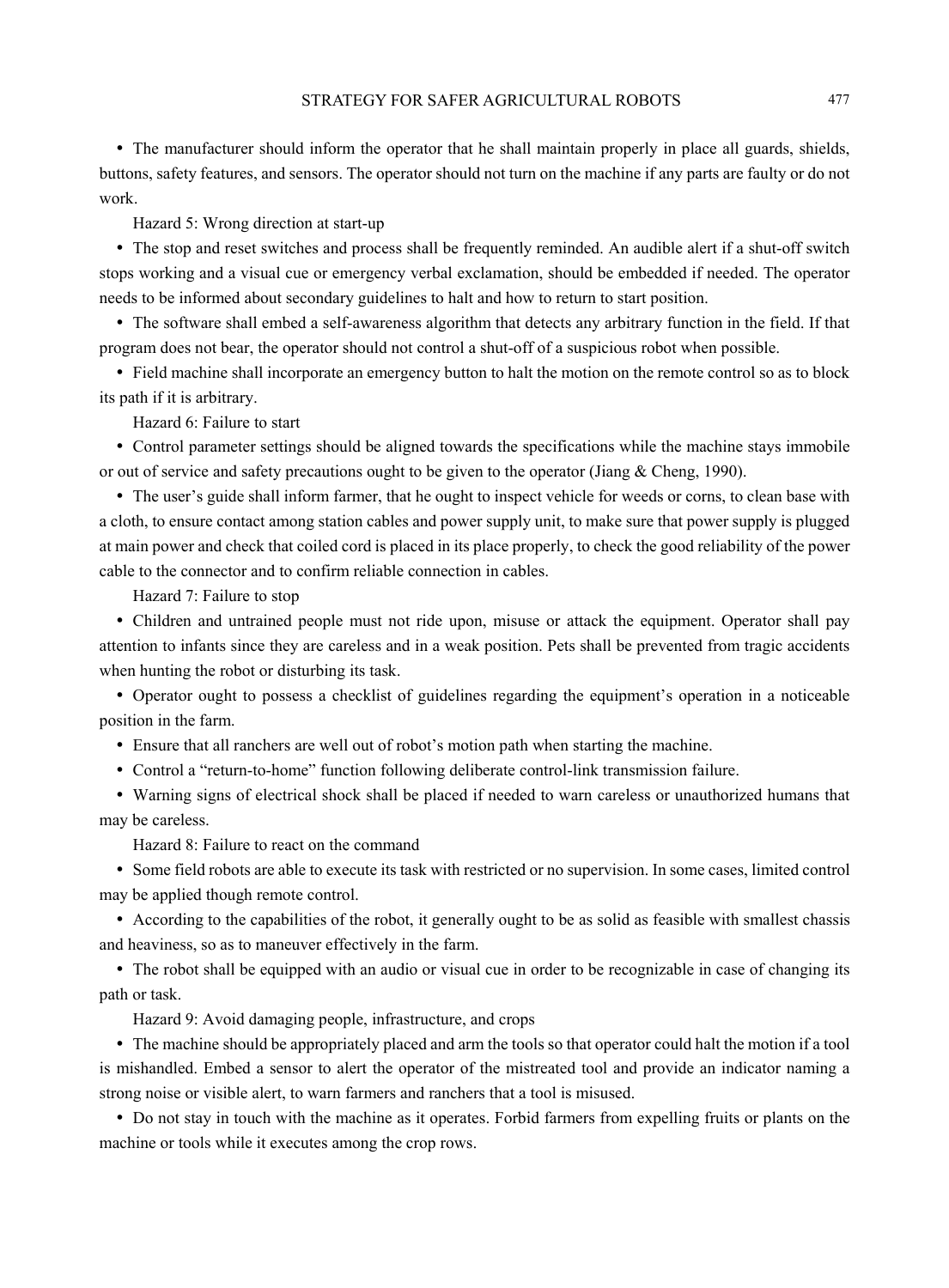• Communication between robots is necessary when multiple robots are operating on a farm. Multiple machines result in three levels of interaction: motion coordination, frequent communication, and collaboration. It shall be feasible to embed diverse communication protocols, plug and play features, software and hardware minimization that result to modularity and expandability. Vehicles with sprayer, autonomous harvester, truck and heterogeneous tractors can participate in the small team of multi-tractor system.

- All cables and wires must be embedded inside the chassis of the robot to avoid electrical shock.
	- Hazard 10: Robustness against noise and uncertainties

• The field robot should not be affected by interferences such as high ambient noise, in field radio signal, unshielded computers, infrared remote controllers and magnetic fields in order to ensure reliability and robustness in harsh conditions.

• The operator should ensure that any sensory equipment accompanied with the device is located not close to extreme light, microwave antennas, magnetic waves, vibration, heat, and sound (Jenkins, 1993).

y The robot shall be equipped with a specific audio or visual signal with a frequency that is not within the range of noise frequencies, in case of an audio signal.

Hazard 11: Recognize worn out tools

• Every faulty condition inside the machine should be recognized while the field equipment should carry on working if it does not violate the safety precautions.

• Except for spare of not well-preserved or auxiliary objects, the robot should not demand routine or unexpected treatment more than a time in a year.

Hazard 12: Quick detection and isolation of faults

• The programming architecture that enforces safety constraints on agribot should take into account that programs must not be affected by faults in operation system.

y A specialized diagnostics program ought to be installed so that it will figure out the root cause of a fault condition. The absence of a complete process might result in arbitrary handling rather than really solve the mismanagement.

• Use of well-established programming languages, where possible with a certified compiler. Avoiding error prone code features such as dynamic obstacles, corn, automatic type etc. Use of style guidelines and structured programming methodologies. Architectures where process software and integrity checks run independent from each other.

Hazard 13: Low modelling and low computational requirements

• The software shall divide the program in minor operational loops, the loops shall be divided with sequences and iterations, a restricted number of paths ought to be added in programming, complicated ramifications and leaps shall be prevented, modules shall be connected to input specification settings, and complex calculations should be avoided when making decisions on forks and loops.

y Machine task path simulation in 2-dimension or 3-dimension should be executed from manufacturer to imitate robot motion in an urgent situation. Since divergences among actual and the cybernetic world might take place, simulation information ought to be checked on the real prototypes.

y The manufacturer should check 3D georeferenced position and velocity control, person and object detection, path planning, obstacle avoidance, selective muting of safeguards, application of varying protection fields based on situation, safety-related autonomous decision. The field boundary information is well-known, as well as if it is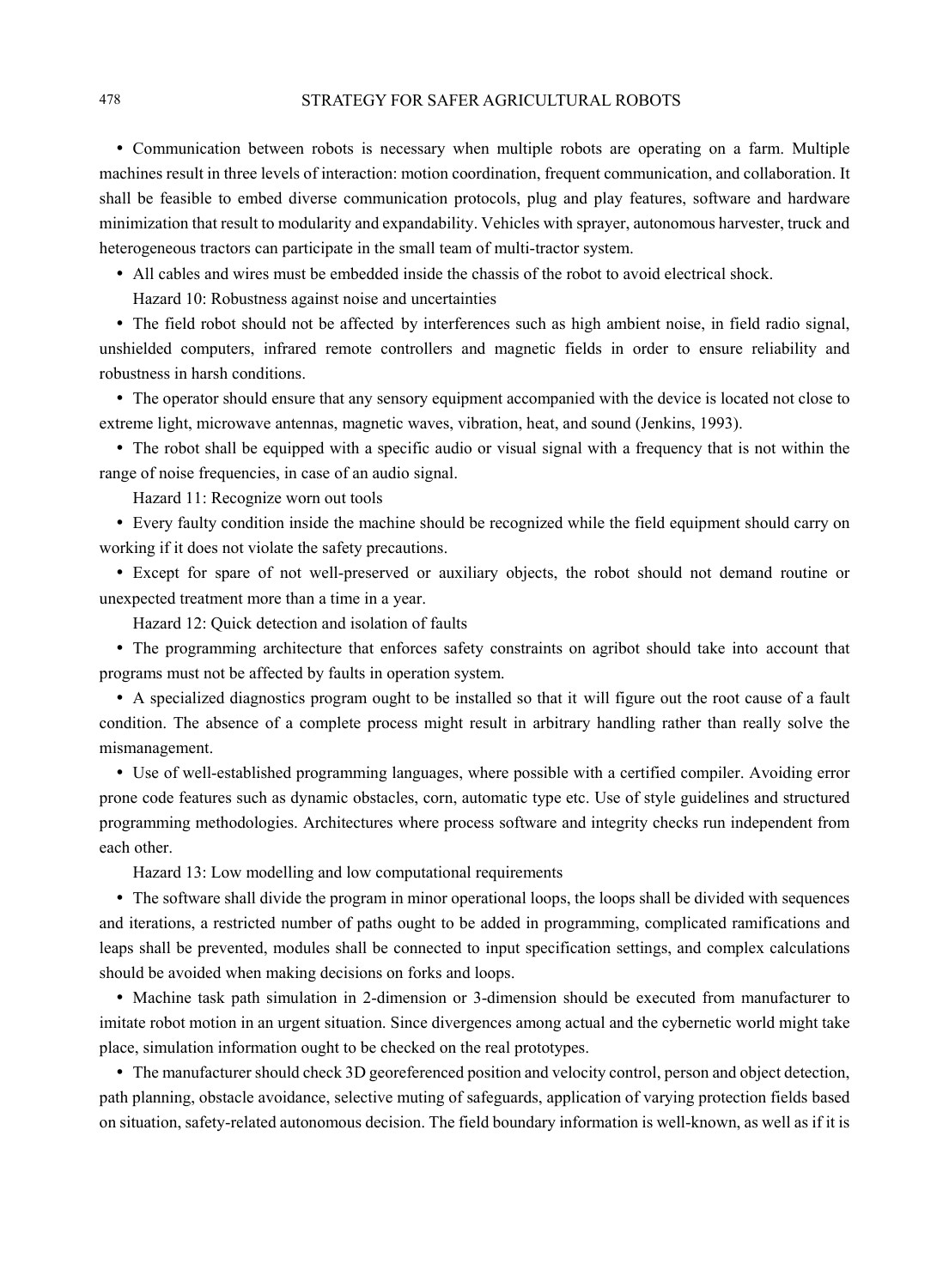planted or no, the wet and dry yield, total yield, average moisture, seeding variety, and the machine location where the tractor can travel with coordinated motion.

• The computers of the main controller shall be connected to the network with point-to-point links considering the amount of sensors, peripherals, operating systems and computing power.

Hazard 14: Manual resetting

- Operator shall be informed about how to select manual resetting, verify that switching the external.
- y Control does not lead to dangerous conditions, and how to prevent the event of loss of external control.

y Supportive tutorials and help guides should require practical guidelines, so that operator can have immediate communication in data on how to restart the machine and with a comprehensive knowledge how the agribot can operate its path.

• The values and parameters for the recovery procedure shall be tested, as it is crucial to reset the robot after a malfunction. A standby operation system ought to be triggered by programming in an emergency (Jiang & Cheng, 1990).

y If remote controller is shut off, it should continuous with manual mode (Izard, Ribeiro, Barreiro, & Valero, 2011).

y Expanding path offset and orientation offset, it should be continuous with manual mode.

Hazard 15: A lock to prevent switching on the system by accident

• Hardware control system and/or safety program should be initiated when pressing the machine to halt in an urgent condition, to protect from dangerous events or tearing of tools.

• Embedded diagnostic software should not lead to fail shutting off, in an emergency situation.

y Commands with redundant power for agribot stored in Random Access Memory should be tested so that a power outage would not result in a corruption of program.

- y Agribot's parts shall use only backup in Read Only Memory to avoid altering the operational program.
	- Hazard 16: Leakage of moisture of liquids

y If overheated gasses, liquids, or combustible substances such as pesticide are contained in tanks inside the robot, the designer shall ensure that any increase of temperature will not cause fire. In case of fire, shut-off the equipment instantly, run away smoke, and if it is extended do not try to extinguish it.

• Chemical burn can be harmful in case that battery is mistreated and explosion hazard or leaking of corrosive liquid, if the battery is incorrectly placed. In particular, goggles, gloves, and respirator must be used for protection.

• Moisture content of the soil is another external condition influencing the performance of the robots. Moisture content can be measured by static sensors placed on strategic positions in the field identified by Autotrack guidance. The broad-acre spray for herbicide shall stop under strong wind conditions. The broadcast spray of herbicide should avoid chemical applications on cotton plants or sides without unwanted weeds. The robot distinguishes slight differences among colour and leaves as the machine passes learning as it goes.

- y A visual daily check shall be implemented in case of leakage and that every safety features are in place. Hazard 17: Software or camera failure
- Software crashes: Computer halts via hardware watchdog.
- Problems with camera including: no image, frozen image, wrong field of view, artefacts on display, image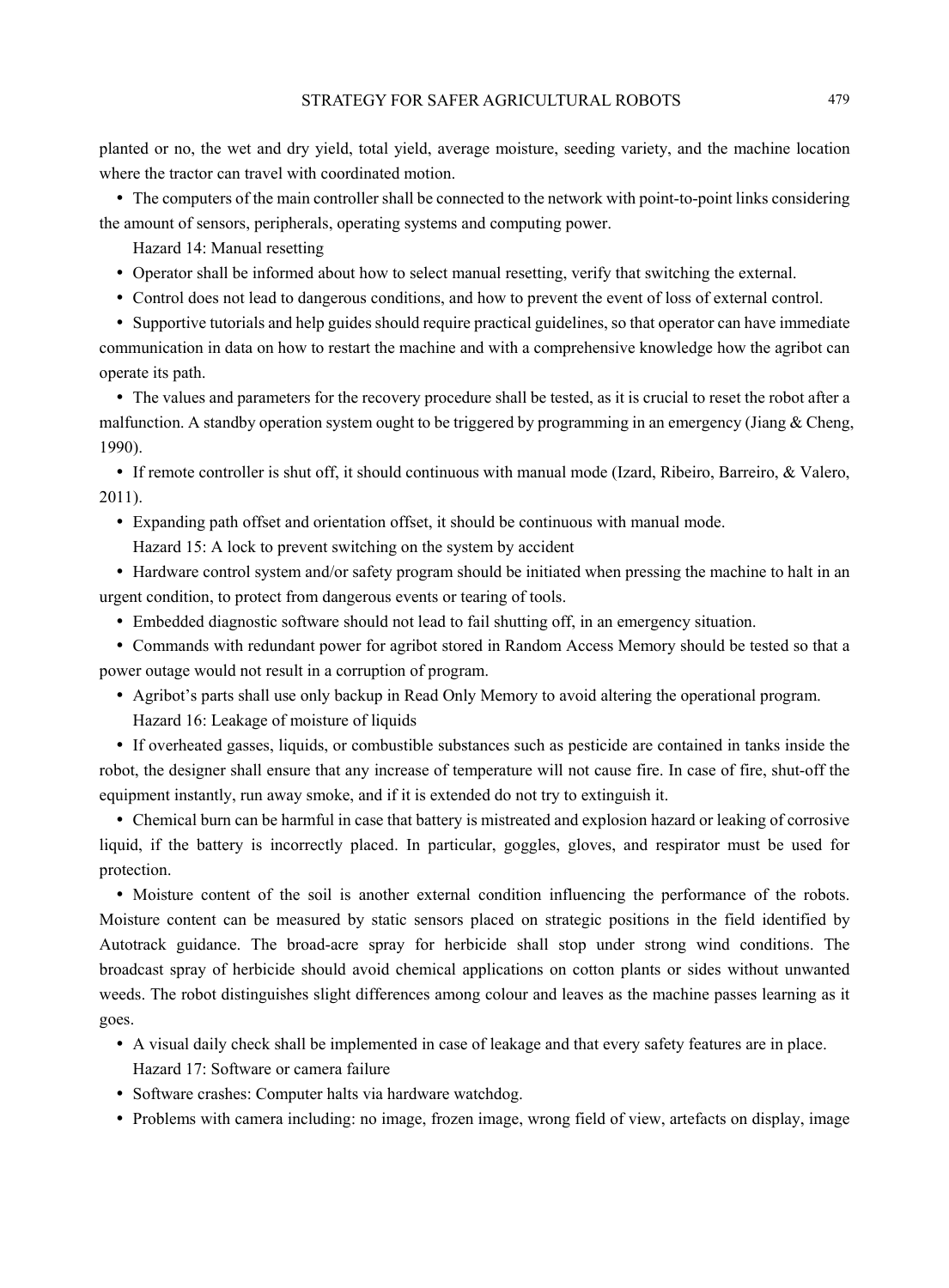which does not display, scenery (vary light), and delay image (Izard, Ribeiro, Barreiro, & Valero, 2011).

• Software shall embed all safety guidelines preventing from all hazards from bruises to blindness.

## **Conclusion**

In conclusion, researchers rely only on machine learning and artificial intelligence and forget machine ethics, risk assessment and hierarchy among safety goals which is a paradox. The author proposes a strategy of safety assessment with a set of safety rules based on scientific knowledge and well-established standards as hoping to fill the standardization gap of these robots. Safety requirements shall be understandable and easily readable by humans reflecting the trade-off among safety goals. The agricultural robot should be able to react itself on unforeseen events like low sun, rain and snow, sloping terrain or hilly ground combining encoders, gyros, sonar and cameras. Verification and validation using computer vision and neural networks is still an open issue. Not-too-distant future work concerns regulation framework of multi-faceted robotics community using Artificial Neural Networks that they are going to play a significant role beyond "Asimovian" ethics (Asimov, 1950).

#### **References**

Asimov, I. (1950). *I, robot*. NY: Gnome Press.

- Bonney, M. C., & Yong, D. (1985). *Robot safety.* UK: International Manufacturing Technology. IFS Publications Ltd.
- Emmi, L., Gonzalez-de Soto, M., Pajares, G., & Gonzalez-de Santos, P. (2014). New trends in robotics for agriculture: Integration and assessment of a real fleet of robots. *The Scientific World Journal, 2014*, 1-21.
- Foley, J. A. (2011). Can we feed the world and sustain the planet? *Scientific American, 305*, 60-65.
- IEC 60204-1. (2005). *10.7.1 Devices for emergency stop shall be readily accessible*.
- IEC 61508-1. (2010). *Functional safety of electrical/electronic/programmable electronic safety-related systems—Part 1: General requirements.*
- IEC 61499-1. (2012). *Function blocks—Part 1: Architecture*.
- ISO/DTR 23482-2. (n.d.). *Robotics—Application of ISO 13482—Part 2: Application guide*.
- ISO 14121-1. (1999). *Safety of machinery. Risk assessment. Part 1: Principles*.
- ISO 10218-1. (2011). *Robots for industrial environments—safety requirements—Part I: Robot*.
- ISO 9001. (2015). *Quality management systems—Requirements*.
- ISO 13849-1. (2015). *Safety of machinery. Safety-related parts of control systems. Part 1: General principles for design*.
- ISO 11783. (2017). *Tractors and machinery for agriculture and forestry—Serial control and communications data network. Part 1: General specifications*.
- Ingibergsson, M. T. J., Schultz, P. U., & Kraft, D. (2015). Towards declarative safety rules for perception specification architectures. *International Workshop on Domain-Specific Languages and Models for Robotic Systems*, September 28, Hamburg (Germany).
- Izard, G. M., Ribeiro, A., Barreiro P., & Valero, C. (2011). Safety functional requirements for robot fleets for highly effective agriculture and forestry management. *Proceedings of the First International Workshop on Robotics and Associated High Technologies and Equipment for Agriculture*. France.
- Jiang, B., & Cheng, O. (1990). A procedure analysis for robot system safety. *International Journal of Industrial Ergonomics, 6*(2), 95-117. Industrial Engineering Department, Auburn University, AL 36849, USA.
- Jenkins, F. (1993). Practical requirements for a domestic vacuum-cleaning robot. *Technical Report*.
- Mitchell, L. R. (2010). Toyota's lesson: Software can be unsafe at any speed. *Computerworld*.
- Taubig, H., Frese, U., Hertzberg, C., Luth, C., Mohr, S., Vorobev, E., & Walter, D. (2012). Guaranteeing functional safety: Design for provability and computer-aided verification. *Autonomous Robots, 32*(3), 303-331.
- TC 22. (2011). Road vehicles functional safety. *International Organization for Standardization*. International Standard ISO 26262, 2011.
- TC 23. (2010). *Tractors and machinery for agriculture and forestry—Safety-related parts of control systems*. International Standard ISO 25119, 2010.